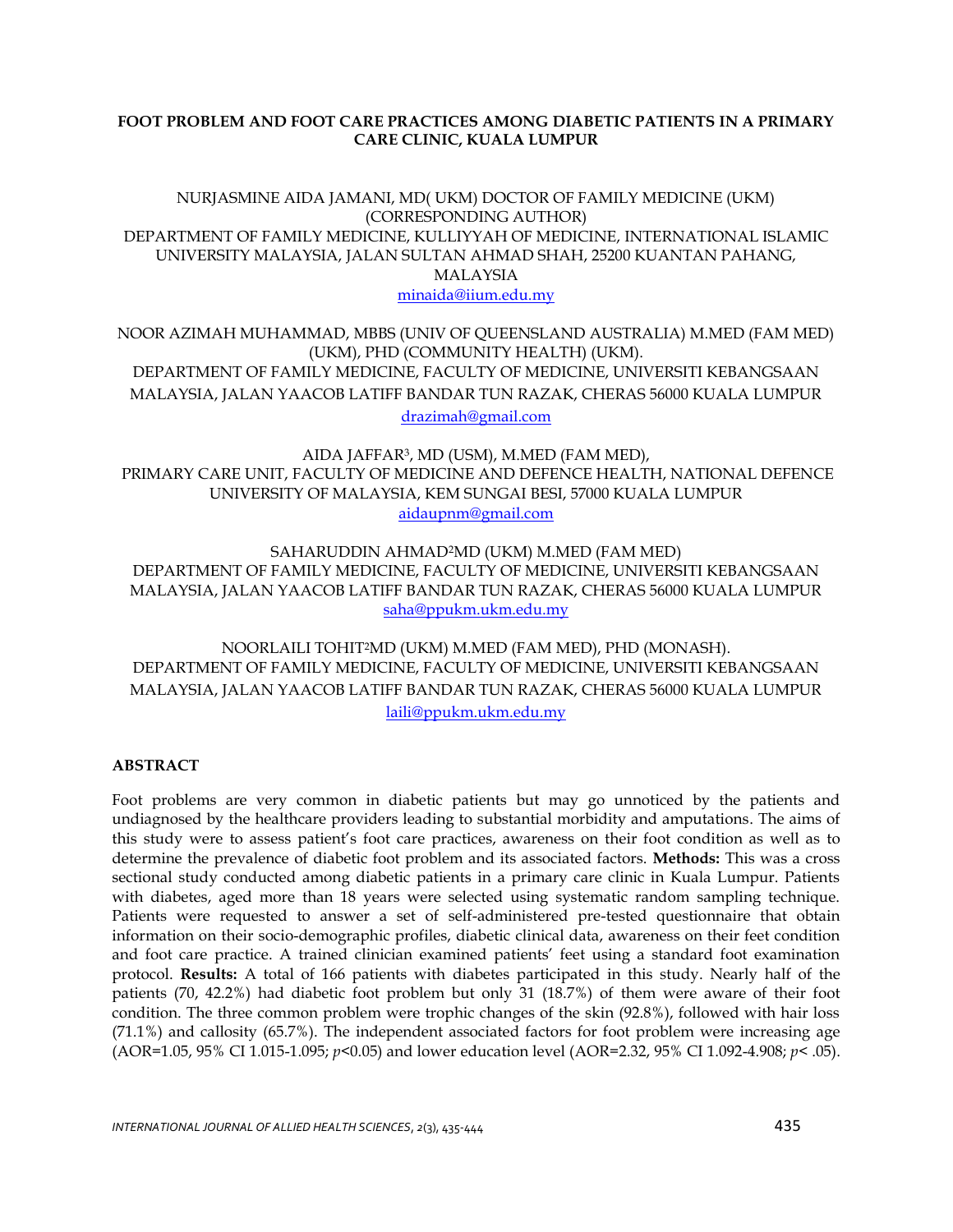Many of the participants did not practice a proper foot care such as not using a proper foot wear, not inspecting their feet daily and thoroughly dry their feet. **Conclusion:** There was a high prevalent of diabetic foot problem in these patients especially among elderly and those with a lower education level but not many of them were aware of their problem. They were found to have poor foot care practice. Therefore, efforts need to be targeted on increasing patients' awareness on their foot condition and improve their understanding on foot care practice. In addition, it is important for health professionals to carry out regular foot examination as many of the diabetic patients may not aware of their problem.

#### **KEYWORDS:** Diabetic, foot, care, practice

#### **INTRODUCTION**

Diabetes mellitus causes significant mortality and morbidity and has affected many people globally. The prevalence of diabetes has continued to increase and largely contributed by our sedentary lifestyle. The global prevalence of type 2 diabetes was 171 million in 2000 and expected to increase to 366 million in 2030 (Wild et al. 2004). However, the rate is escalating faster than what was expected and data in 2014 has reported that the global prevalence of diabetes was 422 million or about 9% of the adult population (World Health Organization 2016). In the recent Malaysia National Health Morbidity Survey, the prevalence of diabetes among adults was 17.5% and higher in 70-74 years age group at 39% compared to 18-19 years age group at 5.5%. Based on ethnicity, the Indians had the highest prevalence at 22.1%, followed by the Malays at 14.6% and the Chinese at 12.0% (Institute for Public Health 2015).

Diabetes is a debilitating illness that carries risk for multiple complications and diabetic foot is one of it. Diabetic foot is often related to poor arterial perfusion, presence of venous stasis, peripheral neuropathy, poor skin condition of the feet and reduce resistance to infection. Diabetic foot is a spectrum of disease and ranging from foot at risk of ulceration, foot with ulcer up to a deformed foot like the osteoarthropathy Charcot foot (Levy and Valabhji 2004). Often, patients will present late with poorhealing foot ulcer from a trivial injury or infection or pins and needles of the feet. A local study has documented that the prevalence of diabetic foot ulcer in patient attending an outpatient clinic was 9.7% (Mimi, Teng, and Chia 2003). In cases when patients are not aware of having foot problem or did not receive appropriate medical attention, the condition may get worse and lead to foot amputation or even death. The risk for such complications is higher when patients have persistence hyperglycaemia and do not practice a proper foot care. Every 2% increase of HbA1c level would increase the risk for foot ulcer by 1.6 times and lower limb amputation by 1.5 times (Akbar Nighat 2004). The risk for amputation among diabetic patients is 10 to 20 times higher than non-diabetic population (World Health Organization 2016).

In other words, health professionals and patients need to work together to prevent diabetes complications including diabetic foot problem. It is the role of health professionals to diagnose early and to treat accordingly to prevent the foot problem from worsening and this can be done by regular foot examination at least annually during their follow up in the clinic (Kamaruddin et al. 2015). Most literature and clinical practice guidelines suggested that a specific examination on diabetic foot should include palpating the pulses, assessing level of sensation, presence of foot deformity, nail deformity and presence of active lesion (Boulton, Armstrong, Albert, Fryberg 2008). On the other hand, it is the responsibility of the patients to practice a proper foot care. Patients are recommended to inspect their feet daily and use appropriate indoor or outdoor foot wear (Kamaruddin et al. 2015). With a proper foot care, evidence from developed countries such as the United States of America, the United Kingdom and Australia has shown that the rate for amputation can be reduced up to 60% (World Health Organization 2016). As opposed to developing countries like in India and Pakistan, the foot care practice was low, they did not inspect their feet for cracks, fissure or trauma and were not aware of the importance of proper foot care (Hasnain and Sheikh 2009; Mehra, Thawait, Karandikar , Gupta 2008). Locally, a study conducted more than a decade ago had shown that only half of our diabetic patients could appreciate the importance of a good foot care practice (Harwant and Doshi 2000). Thus far, there were not many studies locally that have been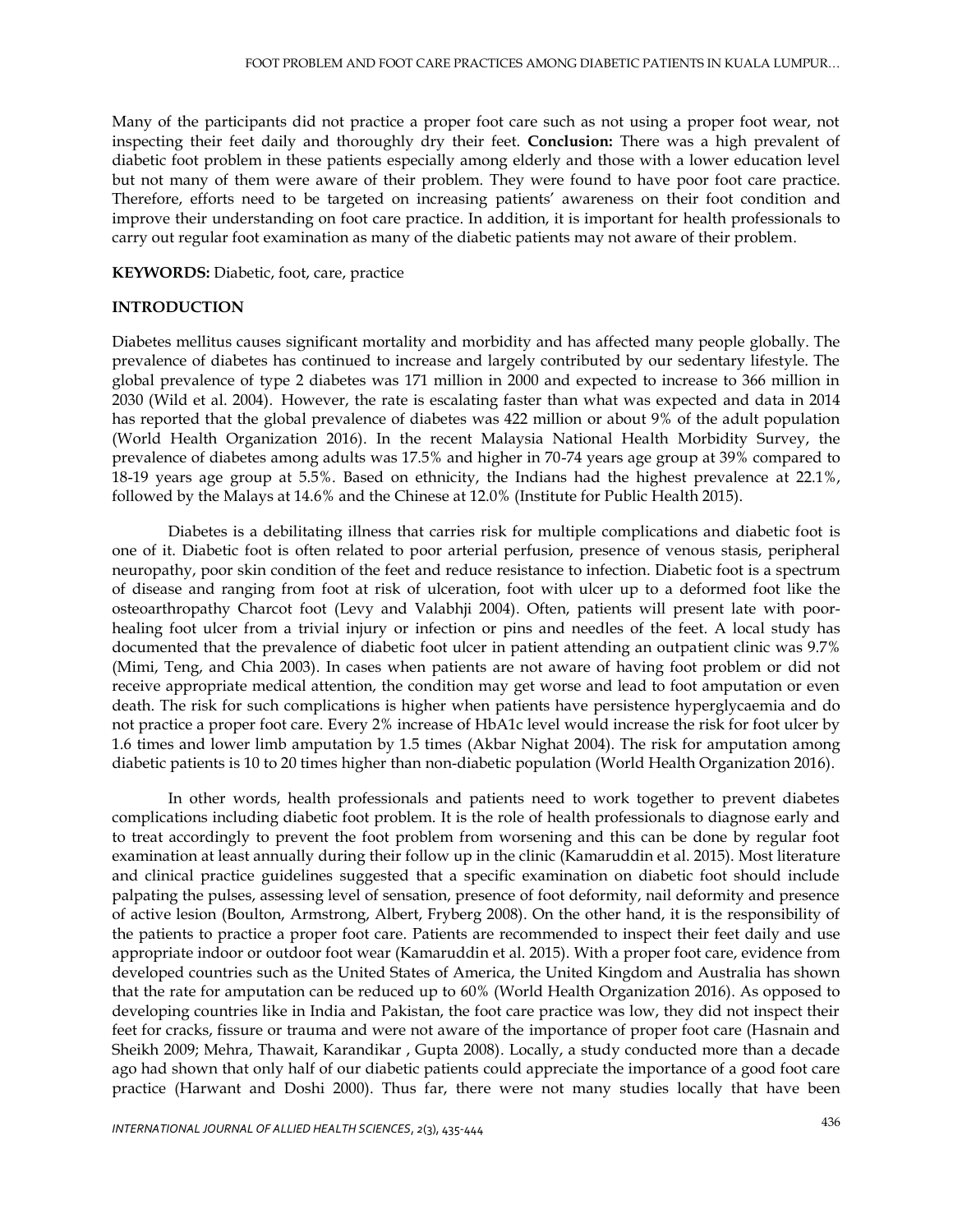conducted to look into this issue despite numerous interventions and trainings have been conducted not only to patients but health professionals with the aim of improving the care of our diabetic patients. Hence, this study was conducted in order to assess patients' daily foot care practice and awareness on their foot status. This study also aimed to determine the prevalence of foot problem among them and to identify the factors associated with foot problem.

#### **METHODOLOGY**

This was a cross sectional study conducted from November 2011 to March 2012 among diabetic patients in a primary care clinic in Kuala Lumpur. The inclusion criteria were all patients with diabetes registered to the clinic and aged of more than 18 years old. Pregnant women and patients with diagnosis or evidence of other causes of neuropathy were excluded from this study. Using a systematic random sampling technique, every fifth patient registered to diabetic clinic on data collection day and met the study criteria were invited to participate. If they agreed to participate, they were briefed on the study protocol and requested to give their written consent. The minimum sample required for this study was 166 patients with 95% confidence interval, 5% absolute precision, estimated prevalence of foot problem of 10% (Boulton, Vileikyte, Ragnarson-Tennvell 2005) and a dropout rate of 10%.

This study used a set of self-administered questionnaire which consisted of 2 parts. The first part was on patient's socio demographic data (age, gender, ethnicity, education level, work status) diabetic clinical data (body mass index, duration of diabetes, type of medication and recent  $HbA_1c$ ), patient's awareness of foot problem and foot care practice. The patient's awareness of foot problem contained four questions that assessed patient's current awareness of having any diabetic related foot problem, skin condition, neuropathy complication and vascular complication using 5-point Likert scale from 1(not at all aware) to 5 (extremely aware). Those who chose 1 (not at all aware) or 2 (not aware) were categorized as not aware and those who chose 3 (somewhat aware), 4 (aware) and 5 (extremely aware) were categorized as aware. Questions for foot care practice contained 12 questions that assess patient's self-care practice for foot problems such as callus or warts, daily foot care practice and type of shoes with yes and no responses. These questions on patient's awareness and foot care practice were adapted with permission from Diabetic Resource Centre in Canada and had underwent standard translation procedure of forward and backward translation by language experts and medical doctors to our national language (Bahasa Malaysia). The content of the four items was reviewed by local experts whom include a diabetic nurse educator, an orthopaedic surgeon and a family physician. The Bahasa Malaysia version was pretested on 15 diabetic patients for its reliability testing and the Cronbach alpha was 0.64 for foot care practice and 0.83 for awareness of foot problem.

Once selected patients completed the set of questionnaire, they would return the questionnaire to the researcher and proceed with foot examination by an experienced clinician. The clinician had attended a special training by National Diabetic Foot Educator on standard foot examination procedure. The foot was assessed for any skin and structural changes (such as callus, corns and infections), vascular problem (skin colour, capillary refill time and presence of dorsalis and posterior tibialis pulses) and neurologically abnormality (sensation over non-callused plantar aspect of the feet). Diabetic foot problem was defined as presence of protective sensory loss with or without deformity, peripheral arterial disease or history of ulcer or amputation (Boulton, Armstrong, Albert, Fryberg 2008). These features were accurate in identifying those who are at risk of developing foot ulceration (Monteiro-Soares et al. 2012).

Data was entered into SPSS (Statistical Package for Social Sciences) version 20.0 and data was analysed descriptively in frequency and percentage of diabetic foot, awareness of foot problem and diabetic foot practice. Multivariate logistic regression was used to identify factors associated with diabetic foot. Confidence interval was set at 95% and *p-*value of less than 0.05 was considered as significant. This study was approved by the Research and Ethical Committee of researchers' institution (FF-414-2011) and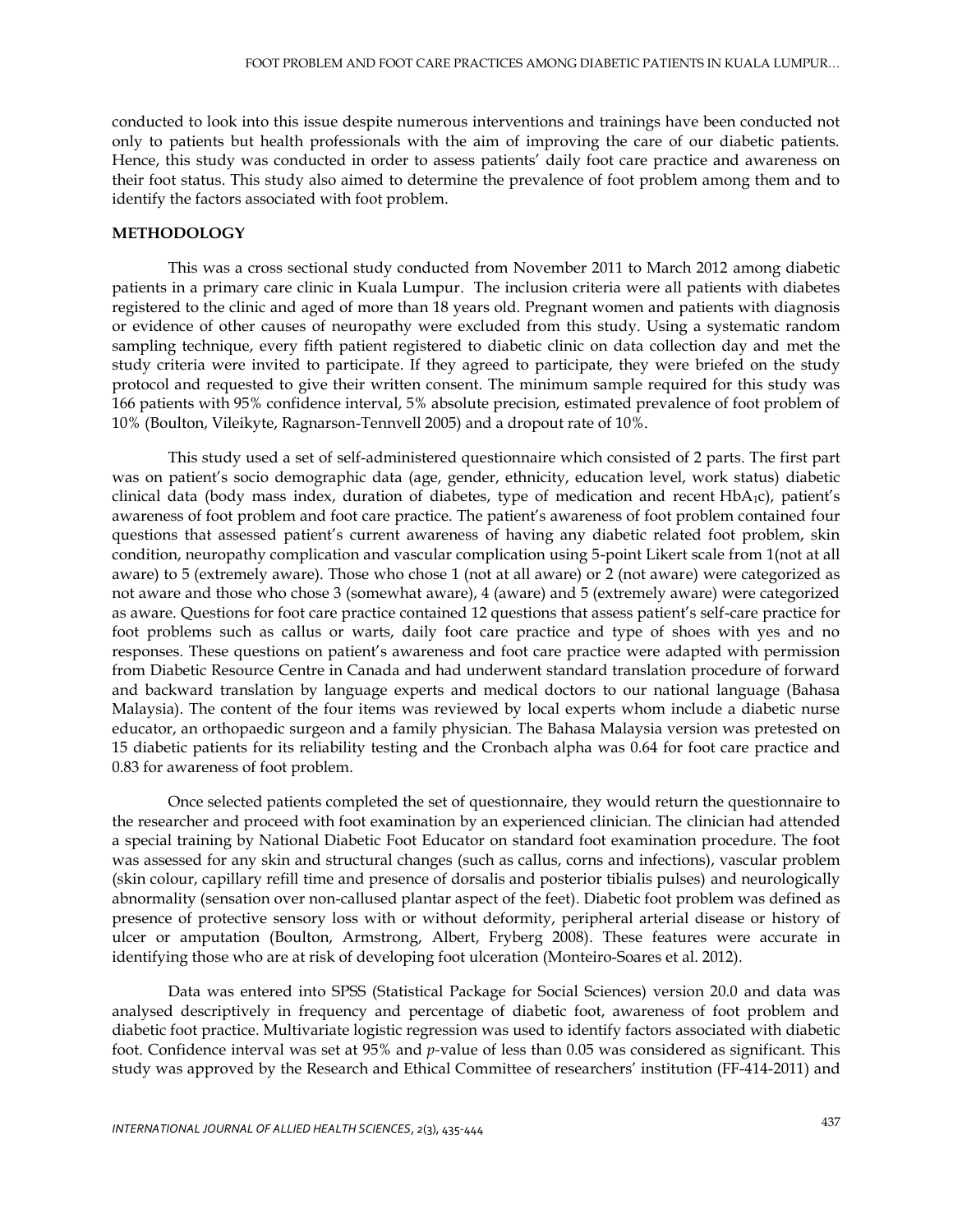all participants had given their written consent. Those who refused to participate received similar standard care of treatment as those who agreed to participate.

#### **RESULTS**

A total of 180 patients were invited to participate but only 166 patients consented and completed the study. The mean age of the participants was  $60.8 \pm 10.3$  years, there were slightly more females (52.4%) compared to males (47.6%). About half of them were Malays (53.4%) and had completed secondary level of education (50%). Majority of them were unemployed (68.1%) and had monthly income of less than RM 1500 (74.7%). The mean duration of diabetes was 6.9 (SD= 5.5) years and the mean glycaemic control (HbA1c) was 7.7 (SD=2.0) %. Most of the patients were on oral medication (79.5%) and majority of them were obese (48.2%).

**Table 1** Awareness of having symptoms related to foot problem among the participants (n=166)

| Foot symptoms                                                                          | Aware     | Not aware  |  |
|----------------------------------------------------------------------------------------|-----------|------------|--|
|                                                                                        | (n, %)    | (n, %)     |  |
| Any diabetic related foot problem                                                      | 31(18.7)  | 135(81.3)  |  |
| Any skin changes: ulcer, corns, or blisters                                            | 29 (17.5) | 137 (82.5) |  |
| Any numbness                                                                           | 41(24.7)  | 125 (75.3) |  |
| Any vascular related symptoms: tightness, heaviness, pain or<br>cramps in feet or legs | 44 (26.5) | 122 (73.5) |  |

The Table 1 is on participant's awareness of their foot problem. Majority of them (81.3%) were not aware of having any diabetic related foot problem. The prevalence of foot problem was 42.2% (n=31) and among these participants with foot problem (18/31, 58%) were not aware of it. The most prevalent symptoms were vascular related (26.5%) followed by numbness (24.7%) and skin changes (17.5%).

From the Table 2, in terms of foot care practice, high proportion of the participants did not practice a proper foot care. Many of them did not apply moisturiser to their feet (63.9%), wore shoes without socks (68.7%), walked barefoot (51.2%) and did not inspect inside the shoes before wearing them (45.2%). About half of them did not dry their feet thoroughly (45.2%) or inspect their feet daily (53.0%). In terms of type of shoes, two third used flip flops or thongs (68.7%), about half used sandal (47%) and only two patients had custom made shoes (1.2%).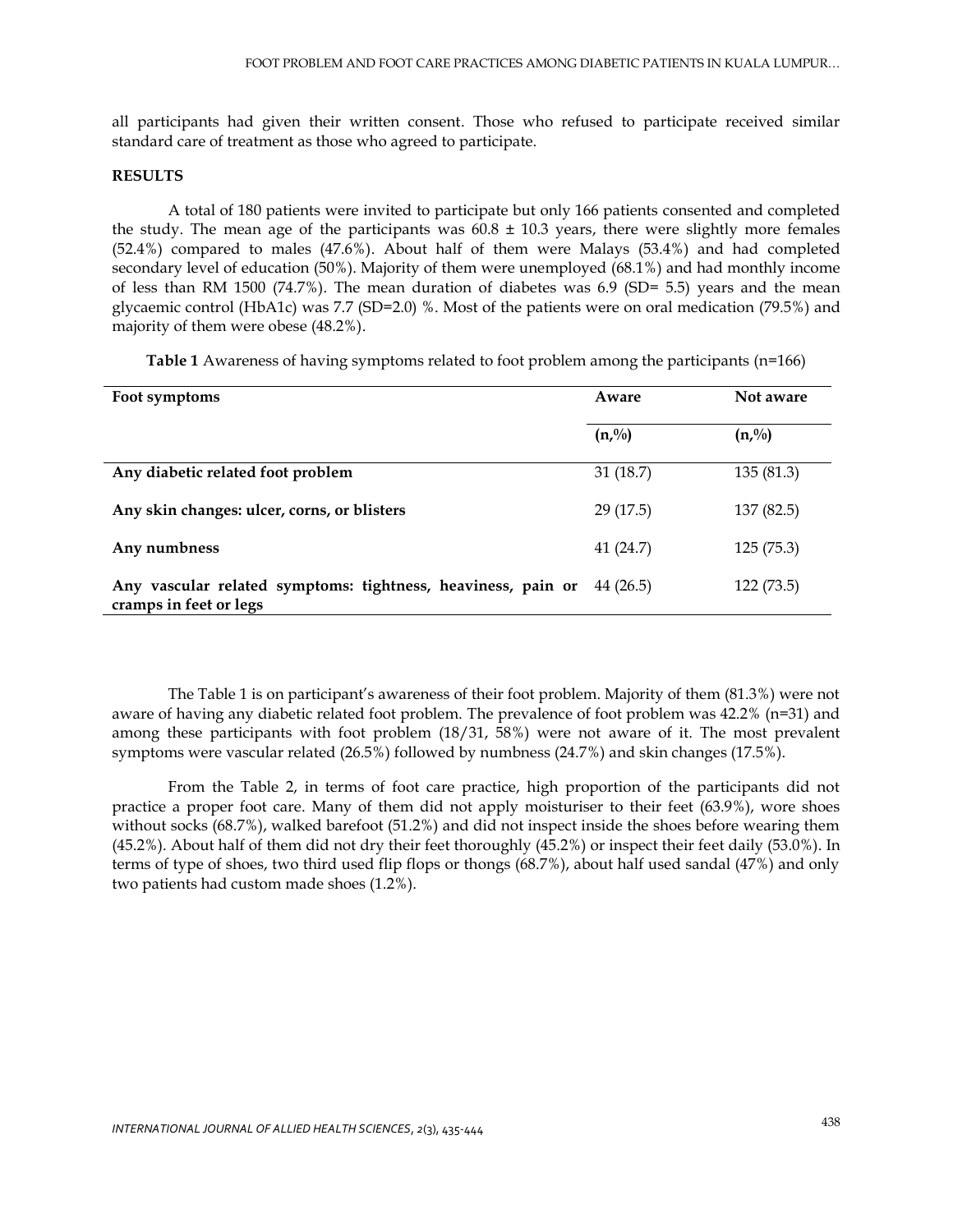| Foot care practice                                     | Yes        | <b>No</b>          |
|--------------------------------------------------------|------------|--------------------|
|                                                        | (n, %)     | $(n, \frac{0}{0})$ |
| Checking temperature of water before soaking feet      | 124 (74.7) | 42(25.3)           |
| Application of hot water bottle or heating pad to feet | 19(11.4)   | 147 (88.6)         |
| Medicated products for warts, corns or calluses        | 139 (83.7) | 27(16.3)           |
| Moisturizing creams or lotions usage in between toes   | 60(36.1)   | 106 (63.9)         |
| Ever walk around barefooted either indoor or outdoor   | 81 (48.8)  | 85(51.2)           |
| Wearing shoes without wearing any socks                | 52(31.3)   | 114 (68.7)         |
| Shoes inspection for foreign objects or torn lining    | 91 (54.8)  | 75 (45.2)          |
| Sitting with leg crossed                               | 56 (33.7)  | 110 (66.3)         |
| Daily feet wash                                        | 161 (97.0) | 5(3.0)             |
| Drying between the toes                                | 91 (54.8)  | 75 (45.2)          |
| Daily feet examination                                 | 78 (47.0)  | 88 (53.0)          |

# **Table 2** Foot care practice by the participants (n=166)

Table 3 shows the result of foot problem from clinical examination. Majority of them had trophic changes of the skin (92.8%), followed with hair loss (71.1%), callosity (65.7%), loss of protective sensation (34.9%), foot deformity (15.1%), and toe amputation (1.8%). None of them were found to have vascular problem from clinical examination.

| Foot findings                            | Present         | Absent          |  |
|------------------------------------------|-----------------|-----------------|--|
|                                          | $n\binom{0}{0}$ | $n\binom{0}{0}$ |  |
| Skin abnormalities                       |                 |                 |  |
| Dry skin                                 | 154 (92.8)      | 12(7.2)         |  |
| Hair loss                                | 118 (71.1)      | 48 (28.9)       |  |
| Dystrophic nail                          | 61(36.7)        | 105(63.3)       |  |
| Callosity                                | 109(65.7)       | 57 (34.3)       |  |
| Intertrigo                               | 32(19.3)        | 134 (80.7)      |  |
| Foot Deformity                           |                 |                 |  |
| Claw toes/hallux valgus                  | 25(15.1)        | 141 (84.9)      |  |
| Loss of protective sensation of the feet | 58 (34.9)       | 108(65.1)       |  |
| Peripheral arterial disease              | 0(0)            | 166 (100.0)     |  |
| Toe amputation                           | 3(1.8)          | 163 (98.2)      |  |

## **Table 3** Foot problem from clinical examination (n=166)

The Table 4 shows the multivariate logistic regression analysis in order to identify factors that were associated with foot problem. The factors that were tested included age, gender, work status, level of education, body mass index, Hba1c and duration of illness. Increasing age (AOR=1.05, 95% CI 1.015- 1.095; p<0.05) and lower level of education (AOR=2.32, 95% CI 1.092-4.908; p < 0.05) were significantly associated factors of developing foot problem.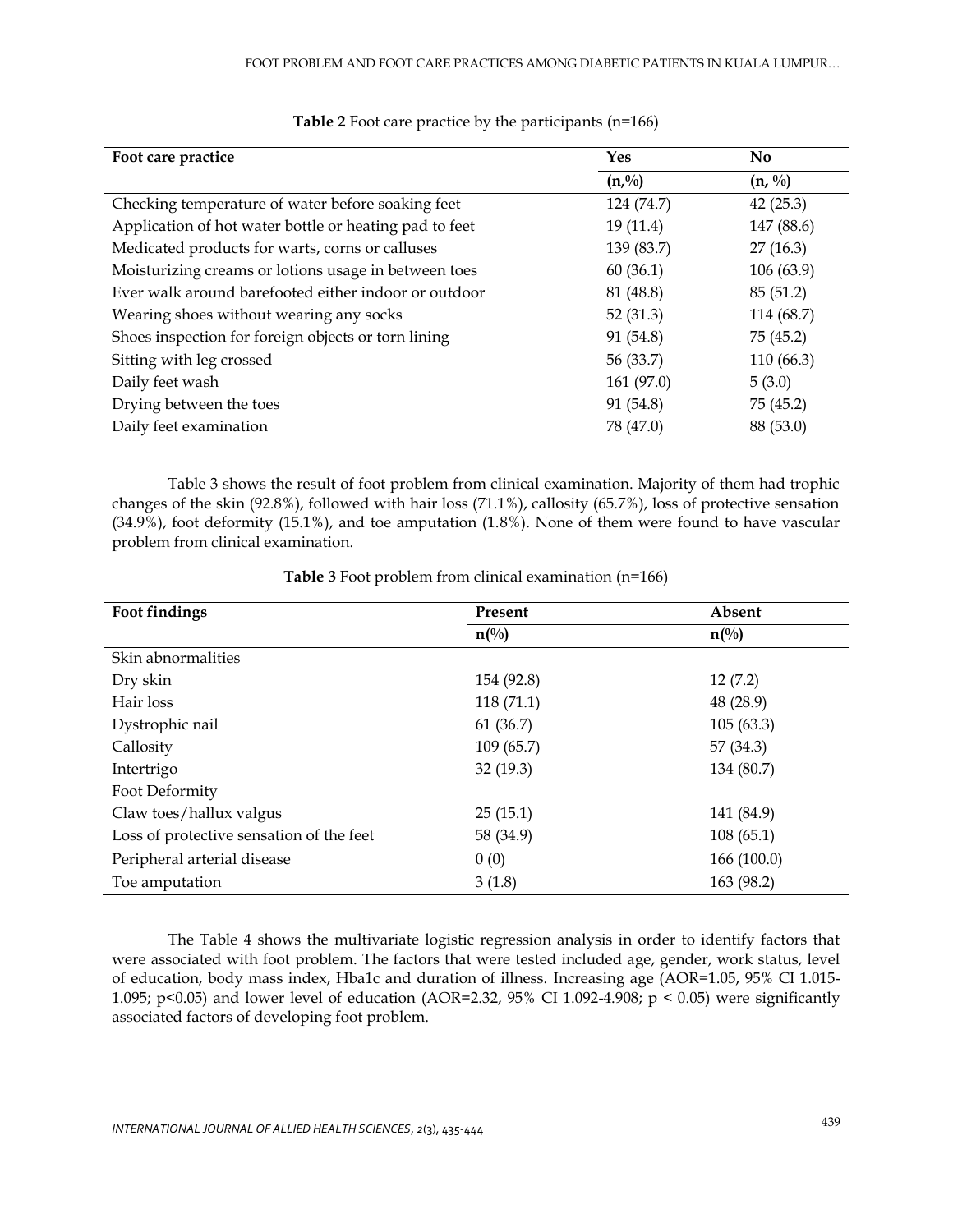| <b>Variables</b>                     |                                      | beta    | Adjusted          | 95%             | $p-$  |
|--------------------------------------|--------------------------------------|---------|-------------------|-----------------|-------|
|                                      |                                      |         | <b>Odds Ratio</b> | Confidence      | value |
|                                      |                                      |         |                   | <b>Interval</b> |       |
| Age (years)                          |                                      | 0.05    | 1.05              | 1.02-1.10       | 0.01  |
| Gender                               |                                      |         |                   |                 |       |
|                                      | Male [Female]                        | $-0.15$ | 0.87              | $0.42 - 1.77$   | 0.69  |
| Level of education                   |                                      |         |                   |                 |       |
|                                      | Lower [Higher]                       | 0.84    | 2.32              | 1.09-4.91       | 0.03  |
| <b>Employment status</b>             |                                      |         |                   |                 |       |
|                                      | Unemployed [employed]                |         |                   |                 |       |
| Duration of diabetes (years)         |                                      |         |                   |                 |       |
|                                      | 5-10 [less than 5 ]                  | $-0.21$ | 0.81              | 0.35-1.89       | 0.63  |
|                                      | More than 10 [less than $5$ ]        | 0.11    | 1.12              | $0.48 - 2.62$   | 0.79  |
| Body mass index (kg/m <sup>2</sup> ) |                                      |         |                   |                 |       |
|                                      | Overweight [normal]                  | 0.03    | 1.03              | 0.38-2.84       | 0.95  |
|                                      | Obese [normal]                       | $-0.03$ | 0.97              | $0.33 - 2.85$   | 0.96  |
| HbA1c $(\%)$                         |                                      |         |                   |                 |       |
|                                      | More than 6.5 [at or less than 6.5 ] | 0.37    | 1.45              | $0.66 - 3.18$   | 0.35  |

### **Table 4** Factors associated with foot problem (n=166)

## **DISCUSSION**

#### **Patients' foot problem and awareness on their foot condition**

There was a low awareness on foot problem among the participants. Majority of them were not aware of having foot diabetic related problem despite about a quarter or less of them complained or aware of having diabetic foot symptoms such as numbness, intermittent claudication or having any skin changes. In other words, people with diabetes may not recognise that they have diabetic foot problem despite experiencing symptoms related to it. Similar finding was also shown in other studies, there was a low level of awareness on foot condition among diabetic patients (Hasnain and Sheikh 2009; Pollock, Unwin 2004; Harwant, Doshi 2000). In actual, 42.2% were clinically diagnosed to have diabetic foot problem. This is really alarming as among those who did not complained or were not aware of having diabetic foot problem, nearly half of them were actually having foot problem. In parallel, among those who were diagnosed clinically to have diabetic foot problem less than one fifth of them were aware and admitted of having foot related problem. This may be due to our incomplete diabetic education program that does not put emphasis on diabetic foot care or failure of our doctors and diabetic nurse to diagnose early and perform regular annual foot examination as recommended by the local guideline.

From clinical examination, the top most problem with the skin of their feet was dry skin or xerosis. In comparison to a study conducted among diabetic patients in Serbia, less than a quarter of their patients had dry skin (Pavlovic et al. 2007). Another common problem found in these patients was hair loss and callosity. This is concurrent with a few earlier studies that showed callosity as a common foot problem among diabetics (Malgrange, Richard 2003; Mehra, Thawait, Karandikar, Gupta 2008). Xerosis and callosity in turn will predispose them for future fissures and ulceration (Malgrange, Richard 2003; Tatjana 2006). About a third of the participants of these studies also found to have sensory loss of their foot which predisposes them for callus formation and later feet injury. The risk is higher when high proportion of them preferred to walk barefooted especially in their own house and they also did not wear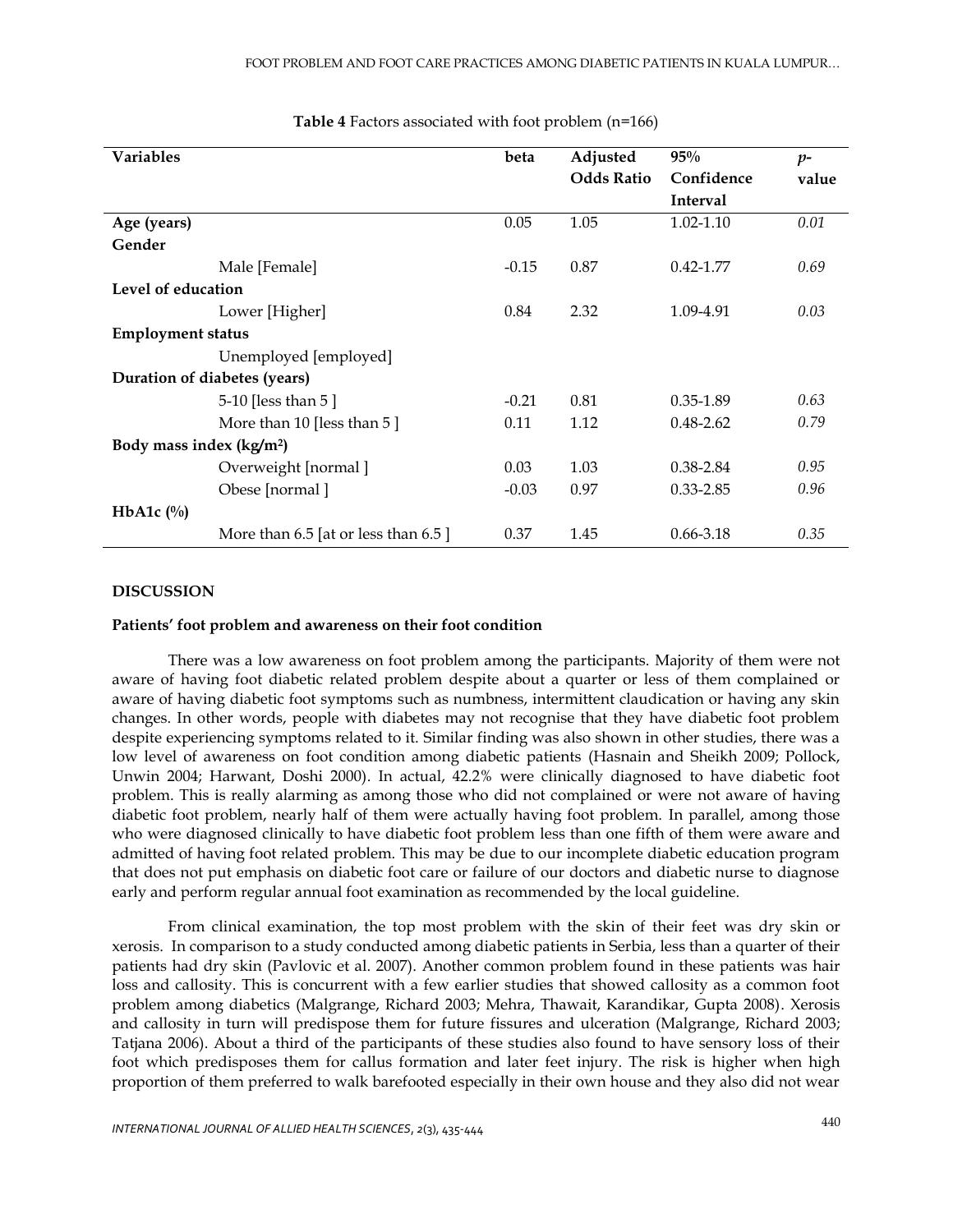a proper foot wear when they were outside of their home. Many of them wore slippers or open sandals and not custom made shoes for diabetics.

The prevalence of intertrigo or fungal infections in this study was low, less than a fifth was clinically positive for this. This is concurrent with other studies that showed the prevalence of fungal infection was up to 15%. However, the fact that a third of them were found to have abnormal nails warrants further attention. An earlier local study had shown that fungal infection was positive in 81.5% of diabetic patients with or without nail changes and the odds to have fungal infection was higher in abnormal nails (Leelavathi et al. 2013).

Interestingly, substantial proportion of them complained or admitted of having vascular symptoms such as tightness, heaviness, pain or cramps in feet or legs but none of them were shown to have vascular problem from clinical examination. The vascular examination was only based on the presence of distal pulses, capillary return time and skin colour without proper documentation using Doppler ultrasound or ankle-brachial pressure index.

Two factors that were found to significantly increase the likelihood for foot problem were increasing age and having low level of education. Age as a predisposing factor of foot problem is supported by a few earlier studies (Malgrange, Richard 2003; Mansour 2006; Mugambi-Nturibi et al. 2009). One of the reasons is because with increasing age, it increases the likelihood for foot deformity (Mugambi-Nturibi et al. 2009). Further, increasing age was found to be associated with presence of peripheral neuropathy (Faridah 2009; Mimi, Teng, and Chia 2003). Thus, the combination of foot deformity and peripheral neuropathy will further predispose elderly people for foot problem. In addition, increasing age is also associated with lower protective immunity and hence increase the likelihood for them to have infection and in the context of foot problem, it increases the likelihood of bacterial or fungal infection on the feet (Saunte et al. 2006; Wijesuriya et al. 2014).

The second factor found to be associated with foot problem was having lower education. This is concurrent with a few studies done in Iraq and Taiwan, diabetic patients with lower education level were associated with development of foot problem. People of higher education tend to have greater opportunity to learn and know more about their diabetes and care including foot care. They are more likely to practice a proper diabetes self-care (Ayele et al. 2012).

### **Patients' daily foot care practice**

Overall, participants of this study showed a poor foot care practice. Substantial proportion of them did not practice what has been recommended by our local guidelines such as keeping the skin supple and moist by applying moisturiser to their feet, to protect their feet by wearing a proper shoes and sock, inspect the inner part before wearing their shoes and not to walk barefooted all the time. A similar finding was found in India with about half of their diabetic patients walked without foot wear either indoor or outdoor (Mehra, Thawait, Karandikar, Gupta 2008). Nevertheless, this result must be interpreted cautiously as the question asked "Do you ever walk around in your bare foot either indoor or outdoor?" Patients may answer yes even if it is only once although it is not their daily practice to walk barefoot especially out of their home. Walking barefooted is highly related to Asian culture in which we often take off our shoes when we enter our home.

About half of them did not do daily foot inspection. The proportion of patients whom did not do the daily feet inspection was lower than the proportion found in a study in India whereby nearly all of the patients did not do the daily inspection (Mehra, Thawait, Karandikar, Gupta 2008). Similarly, an earlier local study also showed there was low daily foot inspection in which less than a tenth of patients did the daily feet inspection (Harwant and Doshi 2000). However, there is still a need for improvement as studies have shown the practice of daily inspection will increase early detection of foot problem and it is included as one of important item in the guideline in preventing foot ulceration or amputation (Balducci,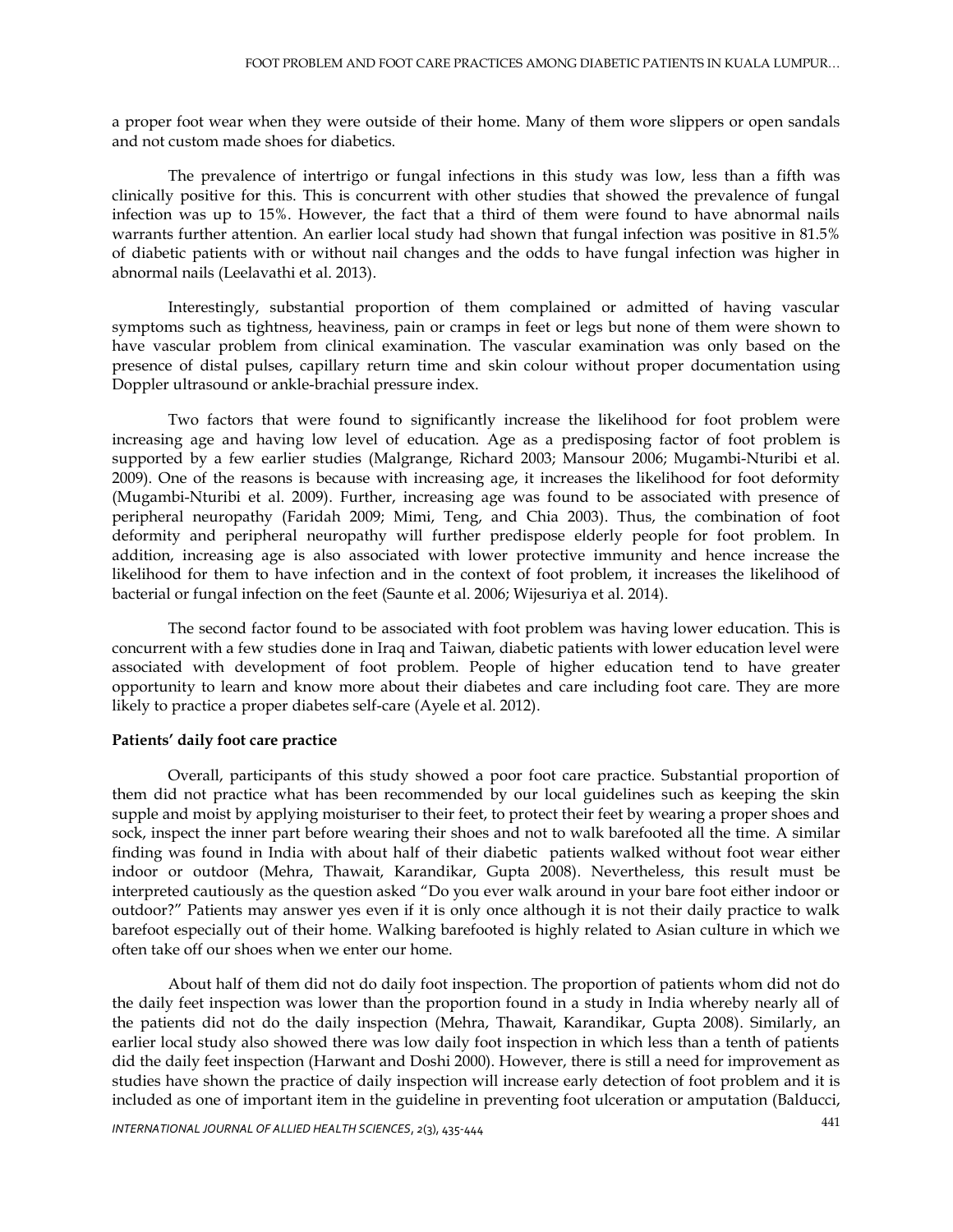Stefano, Sacchetti, Massimo, Haxhi, Jonida, Orlando, Giorgio, D'Errico, Valeria, Fallucca, Sara, Menini, Stefano, Pugliese 2014). In addition, although many of them admitted of washing their feet daily but less than half of them thoroughly keep their feet dry by drying the interdigital spaces. Similar finding was found in the study in India, where three quarter of their patients washed their feet daily but only a few who dried the feet well (Mehra, Thawait , Karandikar, Gupta 2008). This needs to be corrected as leaving the spaces dampen will increase the risk of having infection especially fungal infection (Tatjana 2006). In addition, only about a third of the participants apply moisturizers to their feet. This is concurrent with a study done in Pakistan, 40% of their diabetics patients did not use moisturizer (Hasnain and Sheikh 2009). Using moisturizer is important in foot care in order to keep the skin supple and prevent cracks or hardened skin.

Many of them used flip flops or thongs or sandals and only 2 had custom made shoes. This is concurrent with the finding found among diabetic patients in India in which sandals was a common type of foot wear and orthotic or custom made shoes was not popular (Chandalia et al. 2008). In contrast, a study among diabetic patients in the United States showed only a third of their patients used improper footwear such as sandals, thongs or slip-ons (Reiber et al. 2002). Thus, it is high time for us to educate our diabetic patients on the importance of a proper and safe foot wear and care practice.

A few factors may limit the generalization of the findings in this study. This study was conducted in a single primary care clinic in Kuala Lumpur and thus the findings may not reflect other diabetic patients from other part of Malaysia especially in terms of their awareness of foot problem or foot care practice. As other centres or clinics may have different intervention program to improve the foot care among their diabetic patients. As mentioned also, the presence of vascular problem was based on physical examination without supported by the arterial-brachial pressure index or Doppler ultrasound. The fact that there were patients who experienced or aware of having vascular symptoms calls for further verification. Perhaps future study may want to verify the sensitivity and specificity of physical examination in detecting peripheral vascular disease.

### **CONCLUSION**

Despite being in urban area, substantial proportion of patients did not practice a proper foot care and were not aware of their foot condition warrant a medical attention and intervention. Diabetic patients need to be well informed and make them aware on the symptoms such as intermittent claudication or feet numbness as features of foot problem. They need to be encouraged to share such symptoms with their doctors so that a proper clinical assessment can be carried out and necessary intervention and advices to be instituted on them. In addition, there is still a need for improvement especially in daily foot care and a proper foot wear among our diabetic patients. Hence, this information need to be disseminated among our health care professionals especially those who are involve in managing diabetes patients need to be reminded on the importance of the regular annual foot examination.

#### **ACKNOWLEDGEMENTS**

We would like to thank all the participants and nursing staff at the PPUKM for their assistance.

### **DECLARATION OF CONFLICTING INTEREST**

The authors declared no potential conflicts of interest with respect to the manuscript, authorship, and/or publication of this article. The authors received no financial support for the research, authorship and/or publication of this article.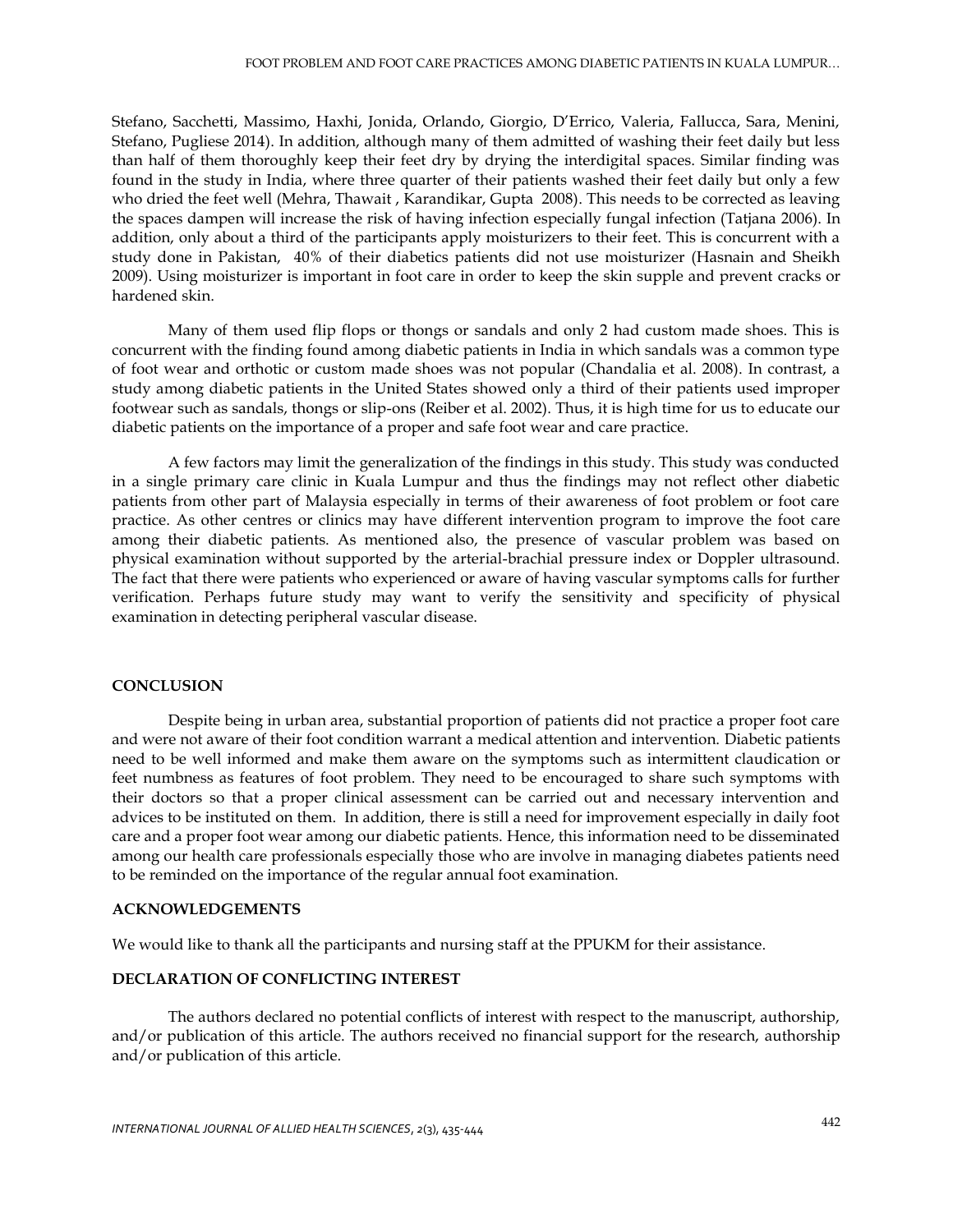#### **REFERENCES**

- A, Boulton, Loretta Vileikyte, Gunnell Ragnarson-Tennvell, Jen Apelqvist. 2005. "The Global of Diabetic Foot Disease." *The Lancet* 366.
- Akbar Nighat, Night Bilal. 2004. "THE SWEET FOOT Relation of Glycemic Control with Diabetic Foot Lesions." *International Journal of Pathology* 2(2): 90–93.
- Ayele, Ketema et al. 2012. "Self Care Behavior among Patients with Diabetes in Harari, Eastern Ethiopia: The Health Belief Model Perspective." *PLOS ONE* 7(4): e35515. https://doi.org/10.1371/journal.pone.0035515.
- Balducci, Stefano, Sacchetti, Massimo, Haxhi, Jonida, Orlando, Giorgio, D'Errico, Valeria, Fallucca, Sara, Menini, Stefano, Pugliese, Giuseppe. 2014. "Physical Exercise as Therapy for Type II Diabetes." *Diabetes/Metabolism Research and Reviews* 32(30): 13–23. http://libweb.anglia.ac.uk/.
- Boulton AJ, Armstrong DG, Albert SF, Fryberg RG, Hellman R et al. 2008. "Comprehensive Foot Examination and Risk Assessment. A Report of Task Force of the Foot Care Interest Group of the American Diabetes Association, with Endorsement by the American Diabetes Association." *Diabetes Care* Boulton AJ(31): 8.
- Chandalia, H B et al. 2008. "Footwear and Foot Care Knowledge as Risk Factors for Foot Problems in Indian Diabetics." *International Journal of Diabetes in Developing Countries* 28(4): 109–13. http://www.ncbi.nlm.nih.gov/pmc/articles/PMC2822153/.
- Faridah K, Azmi. 2009. "Retrospective Study of Predictors for Foot Ulceration among Diabetic Patients Attending Kuala Langat Health Centre." *Journal of Community Health.2009;15(2):43* 15(2): 43.
- Hasnain, Seema, and Naheed Humayun Sheikh. 2009. "Knowledge and Practices Regarding Foot Care in Diabetic Patients Visiting Diabetic Clinic in Jinnah Hospital, Lahore." *Journal of the Pakistan Medical Association* 59(10): 687–90.
- Institute for Public Health. 2015. II Ministry of health *National Health and Morbidity Survey 2015 (NHMS 2015). Vol. II: Non-Communicable Diseases, Risk Factors & Other Health Problems*.
- Kamaruddin, Nor Azmi et al. 2015. "Management of Type 2 Diabetes Mellitus." 5th Editio: 129.
- Leelavathi, M., M. N. Azimah, N. F. Kharuddin, and M. N. Tzar. 2013. "Prevalence of Toenail Onychomycosis among Diabetics at a Primary Care Facility in Malaysia." *Southeast Asian Journal of Tropical Medicine and Public Health* 44(3): 479–83.
- Malgrange D, Richard J, Leymarie F. 2003. "Screening Diabetic Patients at Risk for Foot Ulceration. A Multicentre Hospital Based Study in France." *Diabetes metab.* 29(3): 261–68.
- Mansour A, Imran H. 2006. "Foot Abnormalities in Diabetics: Prevalance and Predictors in Basrah, Iraq." *Middle East Journal of Family Medicine* 14(3).
- Mehra B, Thawait A, Karandikar S, Gupta D, Narang R. Evaluation of foot problems among diabetics in rural population. Indian Journal of Surgery. 2008;70(4):17. 2008. "Evaluation of Foot Problems among Diabetics in Rural Population." *Indian Journal of Surgery* 70(4): 17.
- Mimi, O, C L Teng, and Y C Chia. 2003. "The Prevalence of Diabetic Peripheral Neuropathy in an Outpatient Setting." *The Medical journal of Malaysia* 58(4): 533–38. http://www.ncbi.nlm.nih.gov/pubmed/15190629.